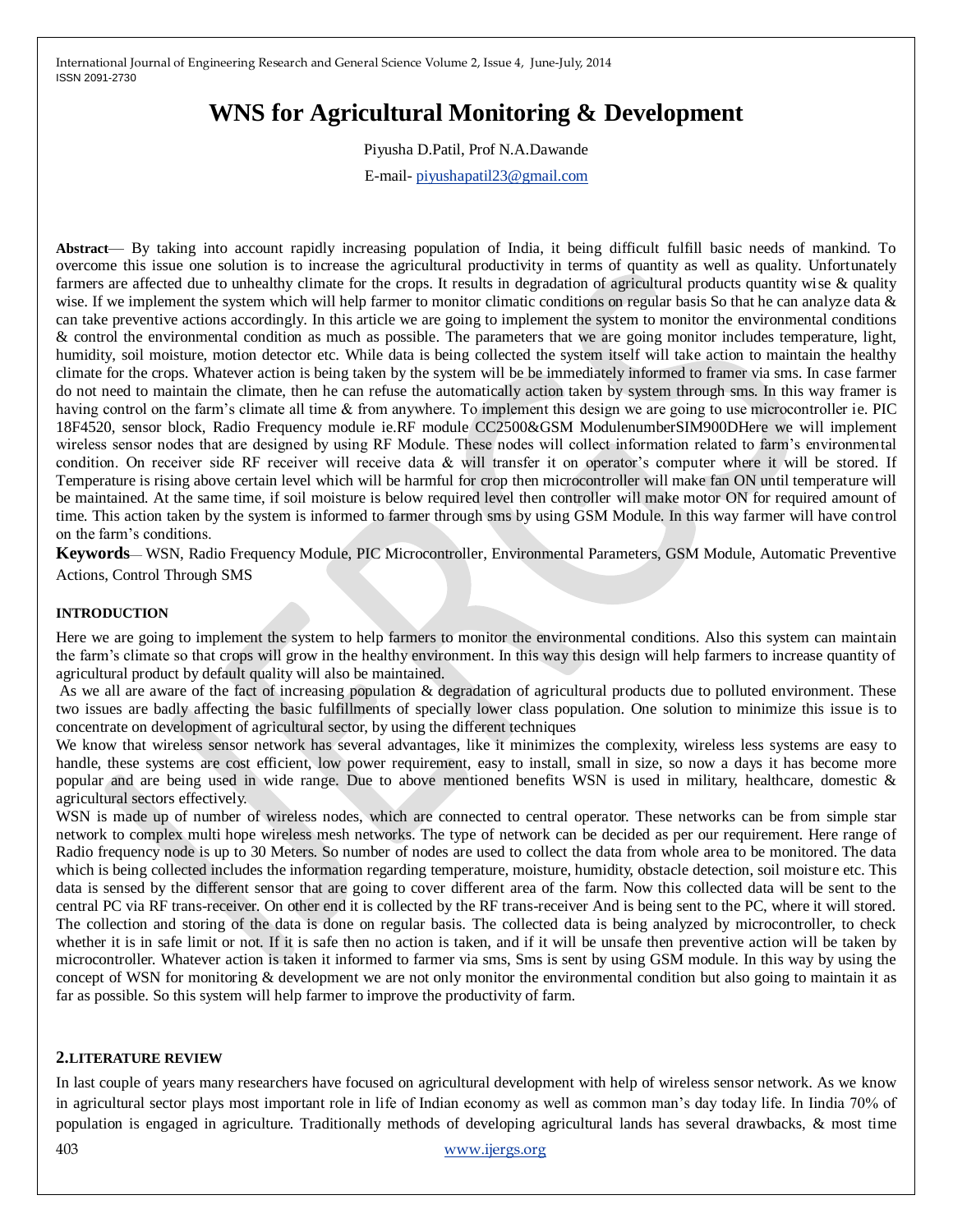consuming processes. But nowadays technology has been developed tremendously which can be helpful in optimizing better results from agricultural sector.

This can be achieved by providing healthy environmental condition for the agricultural land. So it is necessary to monitor the climatic condition of the agricultural land. In ref.[1] Herman Sahota, Ratnesh Kumar and Ahmed Kamal have implemented WSN for agriculture using MAC protocol for multiple power modes as well as for synchronization between nodes. In ref.[2] [XinYue,](http://ieeexplore.ieee.org/search/searchresult.jsp?searchWithin=p_Authors:.QT.Xin%20Yue.QT.&searchWithin=p_Author_Ids:37411769400&newsearch=true) [Haifeng](http://ieeexplore.ieee.org/search/searchresult.jsp?searchWithin=p_Authors:.QT.Haifeng%20Ma.QT.&searchWithin=p_Author_Ids:37535936700&newsearch=true)  [Ma,](http://ieeexplore.ieee.org/search/searchresult.jsp?searchWithin=p_Authors:.QT.Haifeng%20Ma.QT.&searchWithin=p_Author_Ids:37535936700&newsearch=true) [Yantao Wang](http://ieeexplore.ieee.org/search/searchresult.jsp?searchWithin=p_Authors:.QT.Yantao%20Wang.QT.&searchWithin=p_Author_Ids:37407557700&newsearch=true) used the zig bee technology to monitor climatic conditions of the coal mine.In ref.[3] JoobinGharibshah, SeyedMorsalGhavami, MohammadrezaBeheshtifar, and Reza Farshiued the neural network for monitoring & sensing drought conditions in Iran. Ref[4] Sahota H, Kumar R, Kamal A, Huang J. have desined energy efficient nodes where data has been collected periodically.

From all the above overview we came to know that Using WSN we can monitor the environment of a greenhouse. The size must be as small as possible so that the nodes can provide with many particular applications, also there is limited resource of power processing and computing for actor sensor nodes. The decision making unit is used to process the necessary action for the sensors to sense the environment.

The devices are mostly based on event driven model to work efficiently within the constrained memory. Wireless sensor networks consist of tiny devices that usually have several resource constraints in terms of energy, processing power and memory [2]. The miniaturization and continuous advancements in wireless technology have made the development of sensor networks to monitor various aspects of the environment increasingly possible. The concept of wireless sensor networks is based on a simple equation:

Sensing  $+$  CPU  $+$  Radio frequency nodes  $=$  Thousands of potential applications

As soon as people understand the capabilities of a wireless sensor network, hundreds of applications come into the mind. It is a very good combination of modern technology to emerge in recent years. An effective wireless sensor network requires a combination of the sensors, radios and CPU's with proper understanding of the both capabilities and limitations of each of the underlying hardware components, as well as a correct understanding of modern networking technologies and distributed systems theory. Whether powered by a battery or an energy-scavenging module in wireless sensors, the prime concern is the power efficiency.

## **3.OVERVIEW OF THE SYSTEM**

In our system there are following main equipments which play important role in system design

- One master PC terminal
- Three slaves terminals
- RF module CC2500

The basic idea which we are going to implement is that we are going to design number of nodes to cover different parts of farm. So we are placing three slaves which will be placed in such a way that they will be always in the range of PC master.

Where we are going to use the PHP software. In PHP we are going to maintain all the information regarding farm conditions with is node number.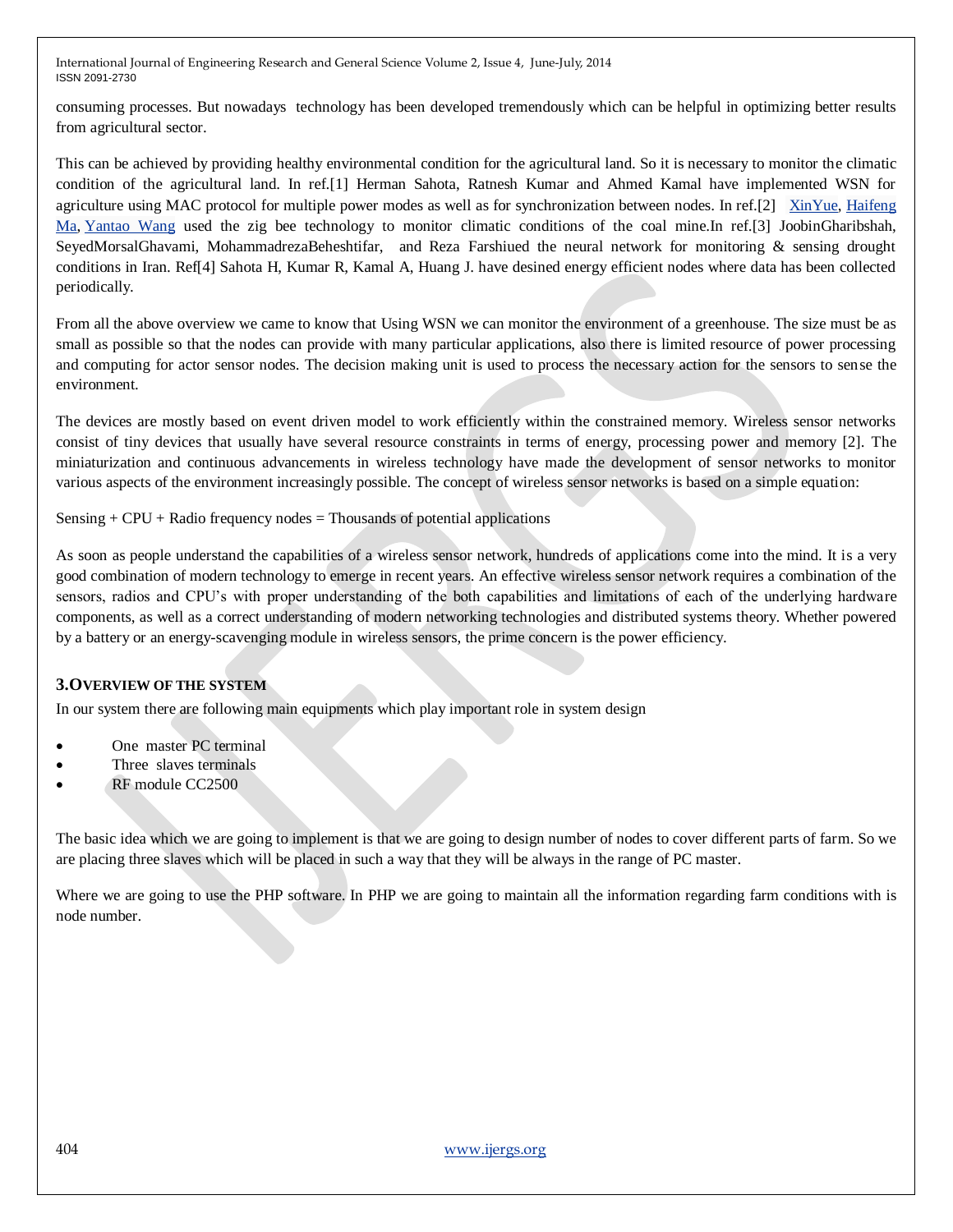

Above architecture is single unit for single area. Likewise we are going to design different modules for different area.

Each of these modules will be provided with the unique identity number or code. Here as we can see in the above block diagram we have used different sensors to monitor the environmental conditions.

As well as we have provided with the relay which is going to operate the fan & motor depending on the requirement, or the collected data from the sensor



## **Figure[2]Receiver side**

CC2500

# 4.BLOCK DIAGRAM

 As shown the above Block diagram ie fig.[1] there are slaves which are transmitter or nodes, which will collect data from different nodes. Where different sensors have been connected to the node. Now this collected data will be analyzed by the PIC microcontroller, also this data is sent to master PC to maintain all the data. By analyzing this data PIC will decide which preventive actions has to be taken to maintain required climate for the particular plant.

## **CC2500 RFMODULE**

It is the radio transreceiver which is provided with RF communication at 2.4GHz. It transmits and receives data at 9600 baud rate. It half duplex it provides communication in both direction but in one direction at atime. It supports following features

```
· Supports Multiple Baud rates ( 9600 )
```

```
· Works on ISM band (2.4 GHz)
```
405 [www.ijergs.org](http://www.ijergs.org/)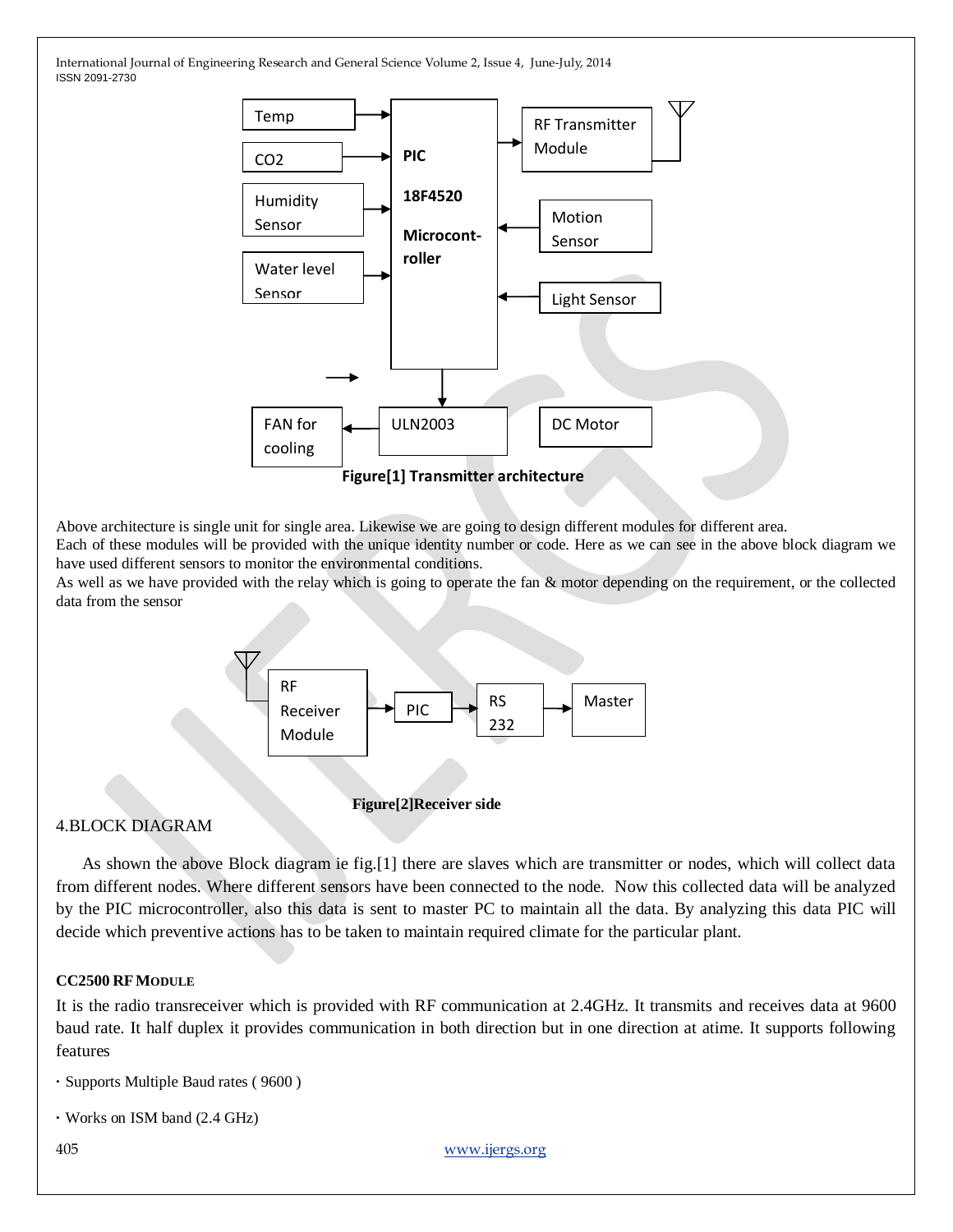- **·** Designed to be aseasy to use as cables.
- **·** No external Antenna required.
- **·** Plug and play device.
- **·** Works on 5 DC supply.

#### **MASTER PC**

In this project the master PC is maintaining the collected data.

This is done by using PHP software. We are going provide with the monitored data time to time by displaying it on PC screen time to time. As well as it will provide information to the operator time to time. Which will be helpful for operator to maintain the climatic conditions. The host terminal PC is connected via RF transreceivermodule technology and RS 232 communication. RF transreceiver module is wireless sensor network can pass signals through wall and can be implemented where wired network is difficult to establish & maintain. The wireless technology advancement makes it possible to establish a network by placing the communicating nodes at the required places and switching on the transmitters in them. RF transreceiver can cover area upto 30 Mt. so by using number of nodes we can make whole area to be covered.

#### **COLLISION AVOIDANCE PROTOCOL**

As we know slave sends a request to the master, on other hand master gives response to slave's request. But it may happen that number of slaves are sending request at a time, in such cases collision may occur during communication. To avoid such critical situations we are going to use a master request and slave response protocol. Here master requests to slave in this frame it is provided with slave ID. This request is forwarded to all slaves. This request frame is received by all slaves & this request frame is stored in the slave. If in the frame slave ID matches with its own slave ID then in that case slave sends response to the master in form of collected parameter like temp, humidity etc. If the ID sent by the master.is not matching with its own ID then this request from the master is ignored.

## **5.HARDWARE DESIGN**

The hardware components ement this system are summarized as follows-

Hardware Component:

- 1. PIC 18F4520 (LPC 2138)
- 2. Radio frequency transreceiver CC2500
- 3. Temperature Sensor [LM35D]
- 4. Light Sensor[LDR]
- 5. Humidity SHT75
- 6. Motion sensor
- 7. Level Sensor
- 8. 2.4 GHz SMA antenna
- 9. RS232
- 10. Relay ULN 2003

# **6.ACKNOWLEDGMENT**

We would like to express our sincere thanks to our guide Prof. N. A. Dawande for his valuable guidance. We would like to thank our M.E. coordinator Prof. R.Sathyanarayan for his support & co-operation throughout seminar work.We thank our Head Of the Department Prof. M.M.Mukhedkar for his complete support, references and valuable suggestions.We are grateful to all teaching and non teaching staff of E&Tc Engineering department of Dr.D.Y.Patil.College of Engineering, Ambi,Pune, for the help.